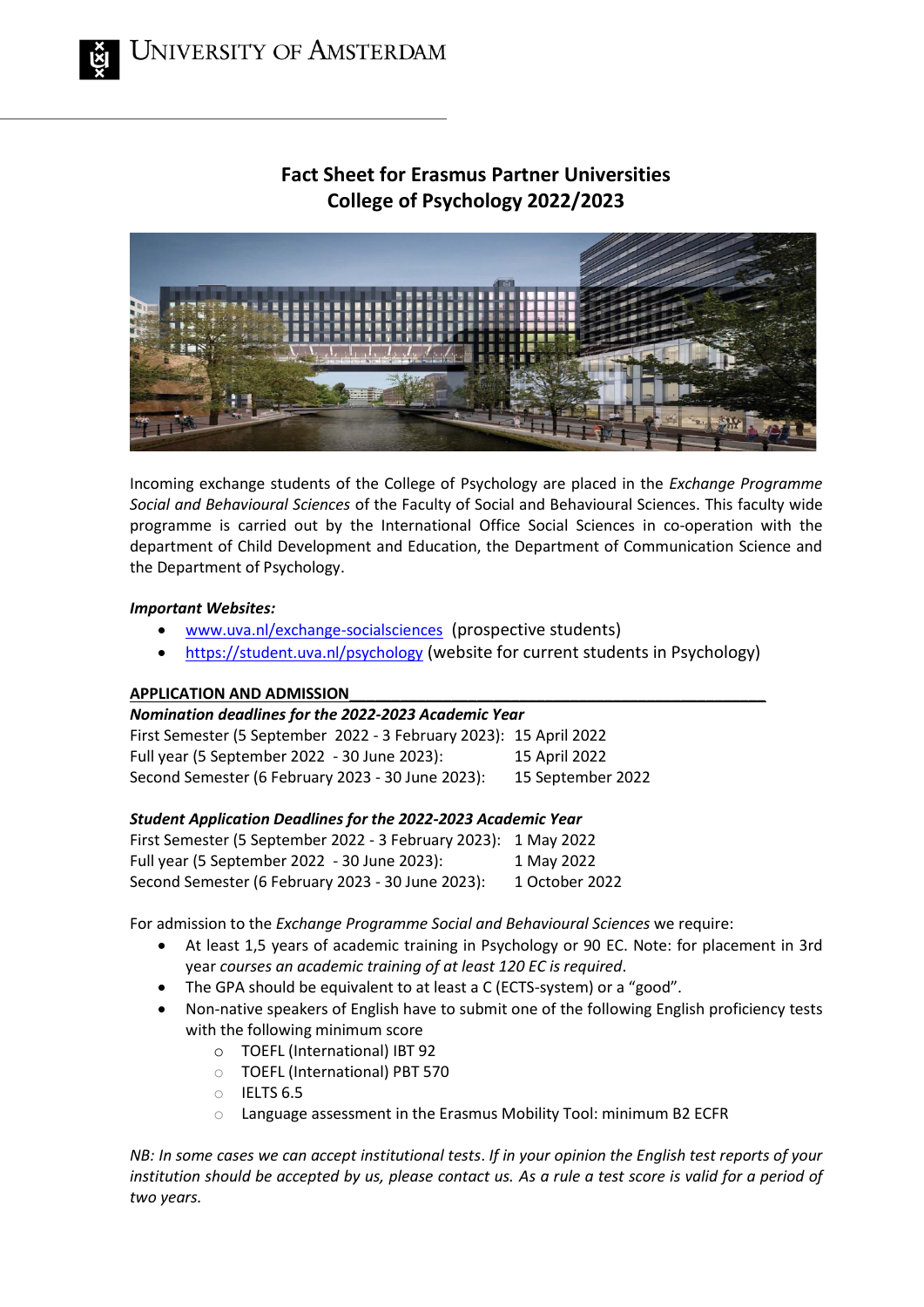#### *Application Procedure*

- 1) We are using a new nomination and application portal. You are kindly requested to nominate your selected students by using the information and the link to the UvA system that has been sent to you by email.
- 2) After having nominated your students, you will receive an email with a confirmation of your nomination(s).
- 3) After we have checked your nominations an email will be send to your students with instructions:
- 4) to activate their University of Amsterdam account.
- 5) to log in to the University of Amsterdam's application portal and to submit their application.

They will be asked to upload a photocopy of the identity page of their passport, their transcript and – if applicable – their English language test result.

6) For non-native speakers of English: the official English test report can come in later (sent to us directly by the testing organization), but at the latest on Friday 5 August 2022.

Students will be informed on their acceptance within 4 weeks after the application deadline.

#### **ACADEMIC INFORMATION\_\_\_\_\_\_\_\_\_\_\_\_\_\_\_\_\_\_\_\_\_\_\_\_\_\_\_\_\_\_\_\_\_\_\_\_\_\_\_\_\_\_\_\_\_\_\_\_\_\_\_\_\_**

#### *Academic calendar 2022-2023:*

| <b>First semester:</b>  | 5 September 2022 - 3 February 2023 |
|-------------------------|------------------------------------|
| First Block:            | 5 September - 27 October           |
| Second Block:           | 31 October - 23 December           |
| Third Block:            | 9 January - 3 February             |
| <b>Second semester:</b> | 6 February 2023 - 30 June 2023     |
| First Block:            | 6 February - 31 March              |
| Second Block:           | 3 April - 2 June                   |
| Third Block:            | $5$ June $-30$ June                |

#### *Courses*

Courses are mainly 6 ECTS (one block, 8 weeks) or 12 ECTS (two blocks, 16 weeks) and are mostly offered in the first two blocks of the semester. Students are expected to take a minimum of 24 ECTS per semester. A maximum of 36 ECTS per semester is allowed but not recommended since this is a very high workload for 16 weeks.

Students are expected to have an appropriate background in the field they choose. Most of the English taught courses are year 3 courses (final bachelor year); next to these courses there are some courses on a more introductory level as they serve as starting course in one of the minors. Next to these courses, students are allowed to register for a maximum of 2 courses at another faculty, for example from the *Exchange Programme - Humanities*, with whom the Faculty of Social and Behavioural Sciences collaborates, or placement in courses of the BSc Future Planet Studies and in the elective courses of the Institute for Interdisciplinary Studies.

Placement in courses is in all cases dependent on the background of students and on places available. Students are strongly advised to have alternatives at hand during course registration. Changes in course registration after the course registration period will not be possible. When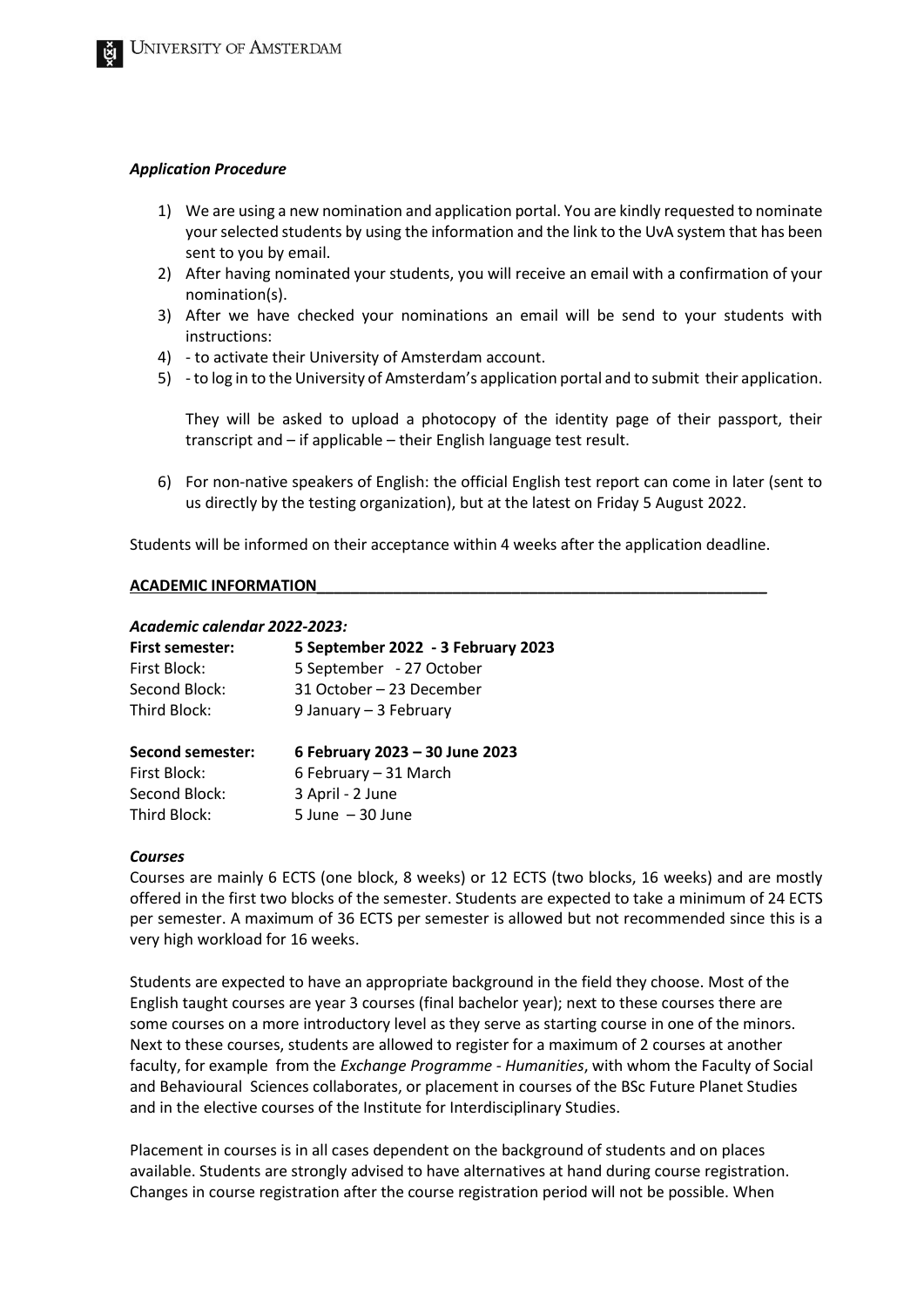placement in courses of their choice is not possible we discuss options with the students individually.

Master level exchange students will have to choose courses on bachelor level to able to do an Erasmus semester in the *Exchange Programme Social and Behavioural Sciences*. All Psychology (Research) Master's programmes are selective, courses of these programmes are therefore not open to exchange students.

The courses offered in the *Exchange Programme Social and Behavioural Sciences* are organized around the following research priority areas and research focus points:

| Child Development and Education                | Society, Social Action and Inequality                   |
|------------------------------------------------|---------------------------------------------------------|
| Anthropology of the body                       | <b>Culture and Structure</b>                            |
| Anthropology of religion                       | <b>Political Economy</b><br>$\bullet$                   |
| Political anthropology                         | <b>Public Policy and Governance</b><br>٠                |
| Anthropology of economy and ecology            | <b>Comparative Politics</b><br>$\bullet$                |
| Courses about a wide variety of regions        | <b>Political Theory</b><br>$\bullet$                    |
| <b>Communication and Society</b>               | Middle Eastern Studies<br>$\bullet$                     |
| Economic and financial geography               | <b>European Politics and Global Change</b>              |
| Environmental geography and planning           | Work and Organisational Psychology                      |
| <b>Political Geography</b>                     | <b>Brain and Cognition</b><br>$\bullet$                 |
| <b>Urban Studies</b>                           | Social Psychology<br>$\bullet$                          |
| International development Studies<br>$\bullet$ | <b>Psychological Methods</b><br>$\bullet$               |
| Global Health, Care and Society                | <b>Clinical Developmental Psychology</b><br>$\bullet$   |
| <b>Global Migration</b>                        | <b>Clinical Psychology</b><br>$\bullet$                 |
| <b>Urban Studies</b>                           | Intersectionalities (class, race, gender &<br>$\bullet$ |
| Conflict studies                               | sexualities)                                            |
| <b>Gender &amp; Sexuality studies</b><br>٠     | Urban Places & Social Problems<br>$\bullet$             |
| <b>International Relations</b>                 | Migration & Citizenship<br>$\bullet$                    |
| Social Interactions and                        | Health & Society<br>$\bullet$                           |
| Interdependencies                              | <b>Education &amp; Work</b><br>$\bullet$                |
| Power, Culture, Identity                       | <b>Globalising Cultures</b><br>$\bullet$                |
|                                                |                                                         |

Updated programme information and course descriptions are available in the [Course catalogue](https://studiegids.uva.nl/xmlpages/page/2021-2022-en/search-programme/programme/6610) after June 1.

*Please note: There have been some changes in the Bachelor Programme Psychology since 2020- 2021. More restricted-choice electives with no requirement of Psychology background now take place in the first semester. Many restricted-choice electives, our so called 'specialisation courses', where a background in Psychology is required take place in the second semester.*

Transcripts will be sent to the home institution within 5 weeks after the end of the semester.

Our grading table is available [here](https://student.uva.nl/en/content/az/grading-scheme/grading-scheme.html)

#### PRACTICAL INFORMATION

*General information for incoming students, including Visa and Insurance information:*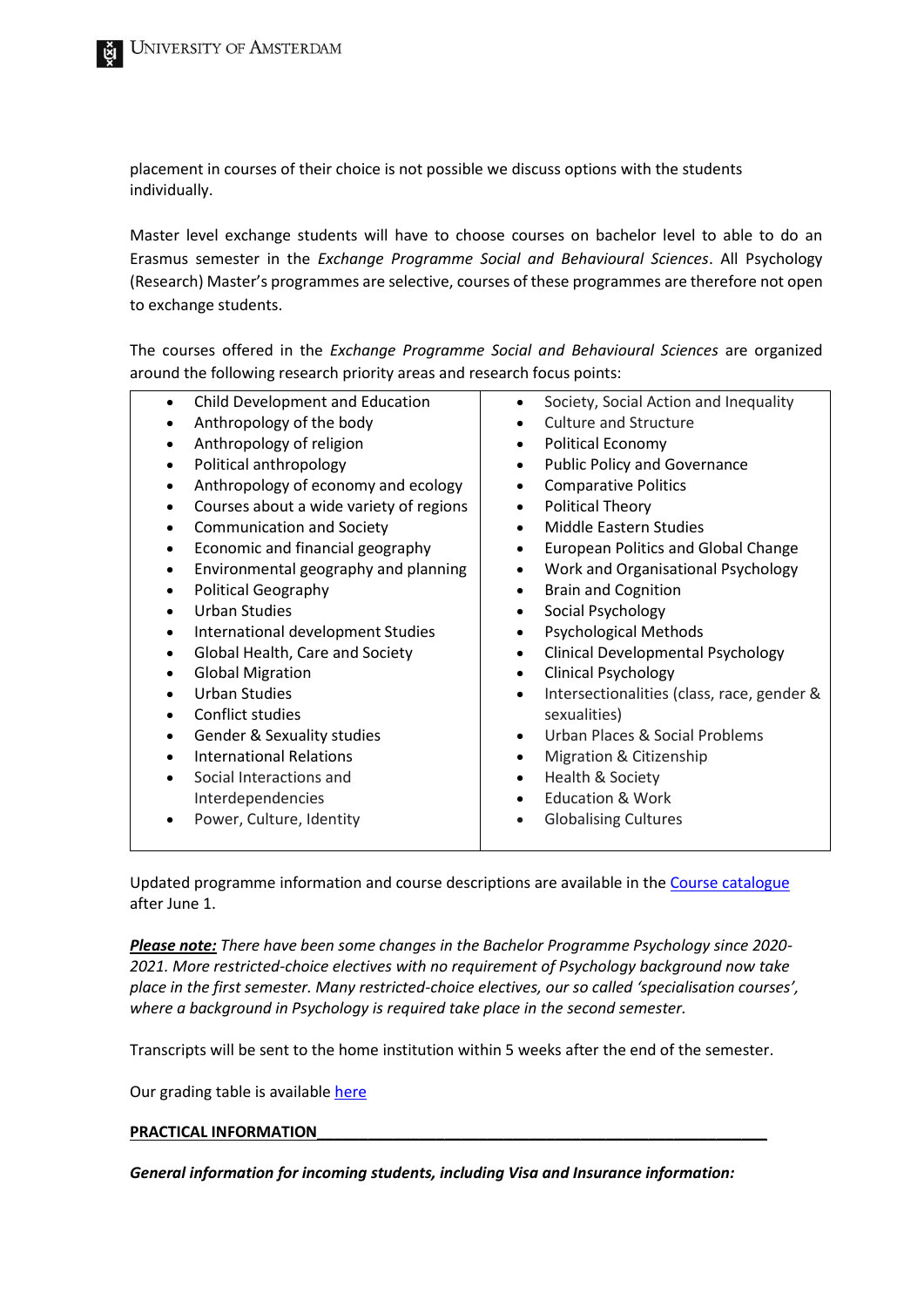# [http://www.uva.nl/en/education/other-programmes/exchange/practical-matters/practical](http://www.uva.nl/en/education/other-programmes/exchange/practical-matters/practical-matters.html)[matters.html](http://www.uva.nl/en/education/other-programmes/exchange/practical-matters/practical-matters.html)

# *Students with disabilities*

Students with disabilities are advised to contact the International Office at an early stage in the admission process. Information on services provided by the University of Amsterdam is available at [https://www.uva.nl/en/education/other-programmes/exchange/practical-matters/disability-or](https://www.uva.nl/en/education/other-programmes/exchange/practical-matters/disability-or-chronic-illness/disability-or-chronic-illness.html)[chronic-illness/disability-or-chronic-illness.html](https://www.uva.nl/en/education/other-programmes/exchange/practical-matters/disability-or-chronic-illness/disability-or-chronic-illness.html)

## *Housing*

The *University of Amsterdam housing office* will send students information on the housing procedures by the end of May (sem1) and early November (sem2). In the past years we were able to accommodate the majority of our incoming students, but unfortunately not all. Housing at the UvA is not guaranteed.

The rental periods are always fixed periods. Exchange students will automatically be assigned for one or two semesters (depending on the duration of the exchange).

## *Information email*

Accepted students receive an *Information email* from the International Office Social Sciences approximately 2 months before the start of the programme. The Information package contains:

- Instructions for course registration
- Save the date and preview of activities during introduction period

The Office for International Student Affairs publishes the UvA START Magazine, including practical information on studying in The Netherlands and at the UvA: <https://magazines.uva.nl/magazine/start-international/cover>

## *Orientation period*

The **Erasmus Student Network** (ESN) of the University of Amsterdam organizes an Introduction period previous to the start of the semester:<http://isnamsterdam.nl/>

The *International Office- Social Sciences* organises an introduction period for international student including a welcome meeting and drinks, academic meeting, lecture on plagiarism, and library skills workshops. Exchange students will receive an invitation to register on our Canvas page, for updated information about these meetings. See als[o https://student.uva.nl/social-sciences:](https://student.uva.nl/social-sciences) A-Z list: Exchange students (information will become available later).

## **ERASMUS INFORMATION COLLEGE OF PSYCHOLOGY**

## **International Office Social Sciences**

*Exchange Officers:* Jelka Driehuis Lisa Martinez Gil *Teamleader/Departmental Erasmus co-ordinator:* Heleen Straesser, [H.M.Straesser@uva.nl](mailto:H.M.Straesser@uva.nl)

PO Box 15725 NL‐1001 NE Amsterdam international‐office‐csw@uva.nl Phone: +31 20 525 8300

 $\triangleright$  Prospective students are kindly asked to contact us by using  $UvA$  - International Exchange [FMG \(topdesk.net\)](https://uva-ac.topdesk.net/xfg/openengfmgeo)